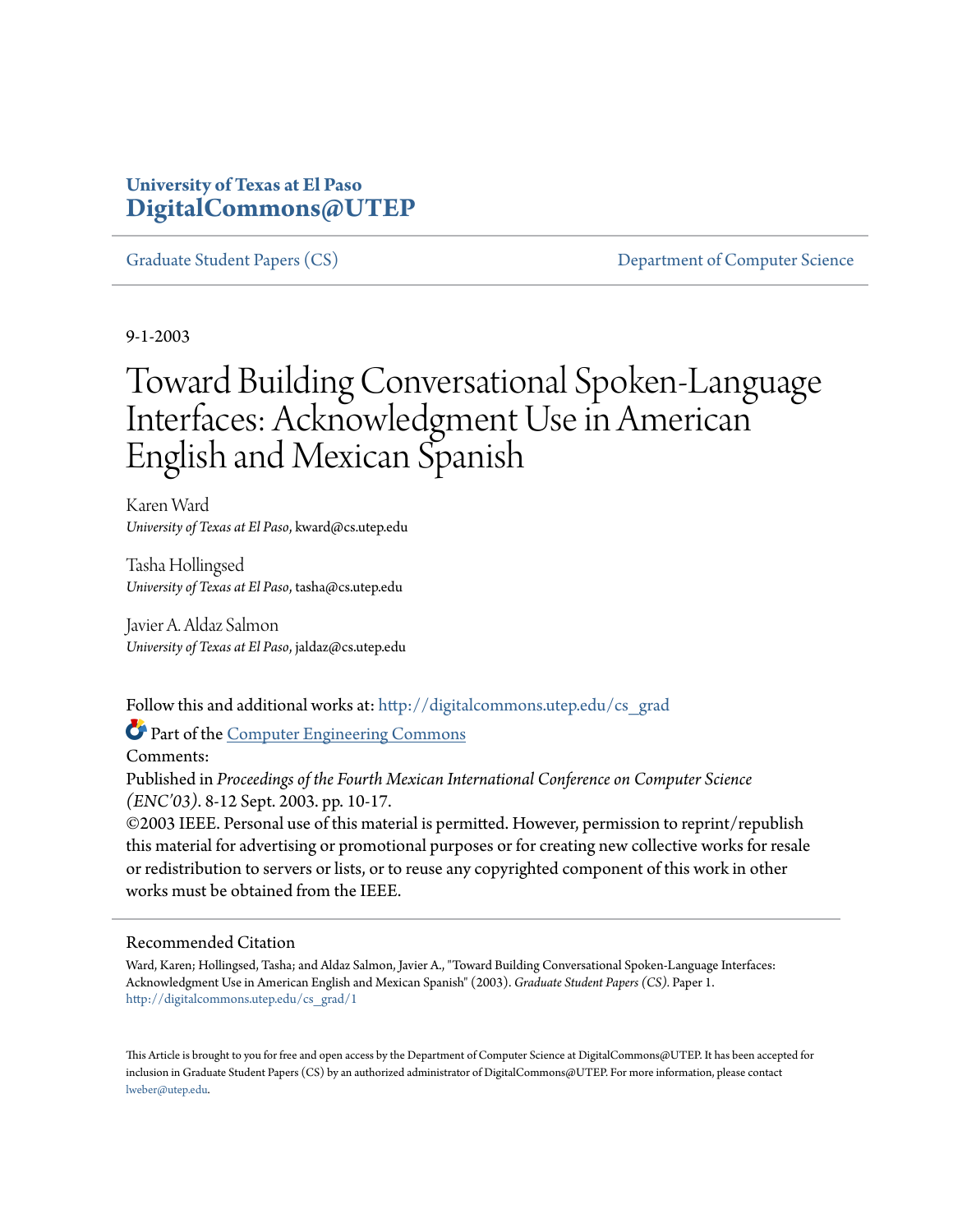# **Toward Building Conversational Spoken-Language Interfaces: Acknowledgment Use in American English and Mexican Spanish**

Karen Ward, Tasha Hollingsed, Javier A. Aldaz Salmon *The University of Texas at El Paso {kward,tasha,jaldaz}@cs.utep.edu*

#### **Abstract**

*Should spoken-language interfaces incorporate human discourse phenomena? Acknowledgments, for example, are ubiquitous in human conversation but are rare in human-computer interaction. Are people unwilling to use this human convention when talking to a machine, or is their scarcity due to the design of current spoken-language interfaces? We found that, given a simple spoken-language interface that responded to acknowledgments, over two thirds of subjects used acknowledgments at least once, about the same number that used more traditional commands to control the interface. These results were consistent for both Mexican Spanish and American English versions of the interface, and they suggest that it may be possible to make use of human discourse mechanisms such as acknowledgment to build more flexible spoken-language interfaces.*

# **1. Introduction**

Spoken-language interfaces, which allow one to talk to a computer application instead of typing or clicking, are beginning to move from the laboratory to the real world. In addition to offering hands-free access to those who cannot or prefer not to use a traditional keyboard interface, spoken-language systems have gained popularity in telephone-based applications such as airline information systems. The quality of interaction offered by these interfaces, however, is far from that offered by a human operator.

Current-generation interfaces are still relatively fragile. To reduce errors, designers of spoken-language systems create prompts that guide the user toward short, focused, in-vocabulary responses, e.g., [2], [6]. Typically, the system prompts the user through a series of questions to get the information needed to complete the task. One result of this approach is the deliberate suppression of dialogue behaviors that, in human conversation, manage and coordinate the conversation. In essence, the computer is always in charge of the flow of the conversation. While this may be adequate, even appropriate, for limited tasks such as checking for flight delays, we would like to move toward more sophisticated spoken-language interfaces capable of handling more complex tasks.

Before we build such systems, though, we should have a better understanding of what we should be building. To what extent should such interfaces accommodate or even mimic human conversational behavior? Do users want to speak to computers using the casual interaction style that one might use with a friend, or are computers mere tools to be controlled with brusque and businesslike voice commands? Work addressing this issue shows mixed results. Many studies have shown that people alter their speaking style when they believe that they are talking to a computers, e.g., [3]. It is not clear, however, whether they do so because they would prefer to talk to computers differently or because they believe that computers cannot understand their regular speech.

In this study we examine people's willingness to use a particular kind of dialogue behavior, acknowledgment, when interacting with a spoken-language computer interface.

#### **1.1. Acknowledgments in human speech**

The term "acknowledgment" is from Clark and Schaefer [5], who describe a hierarchy of methods by which one conversant may signal that another's contribution has been understood well enough to allow the conversation to proceed. Acknowledgments often appear in English as "uh-huh" and in Spanish as "ajá." Acknowledgments, also called "back-channels" by some researchers (e.g., [4]), are one of several meta-dialogue behaviors that people use to control the flow of conversation by signalling that they understand what has been said and that they wish the conversation to continue.

Closely related to acknowledgments are repetitions, in which the conversant provides a stronger signal that a contribution has been understood by repeating part or all of the other's contribution. These often are used when conveying complex information, such as when copying an address or telephone number. Repetitions are also

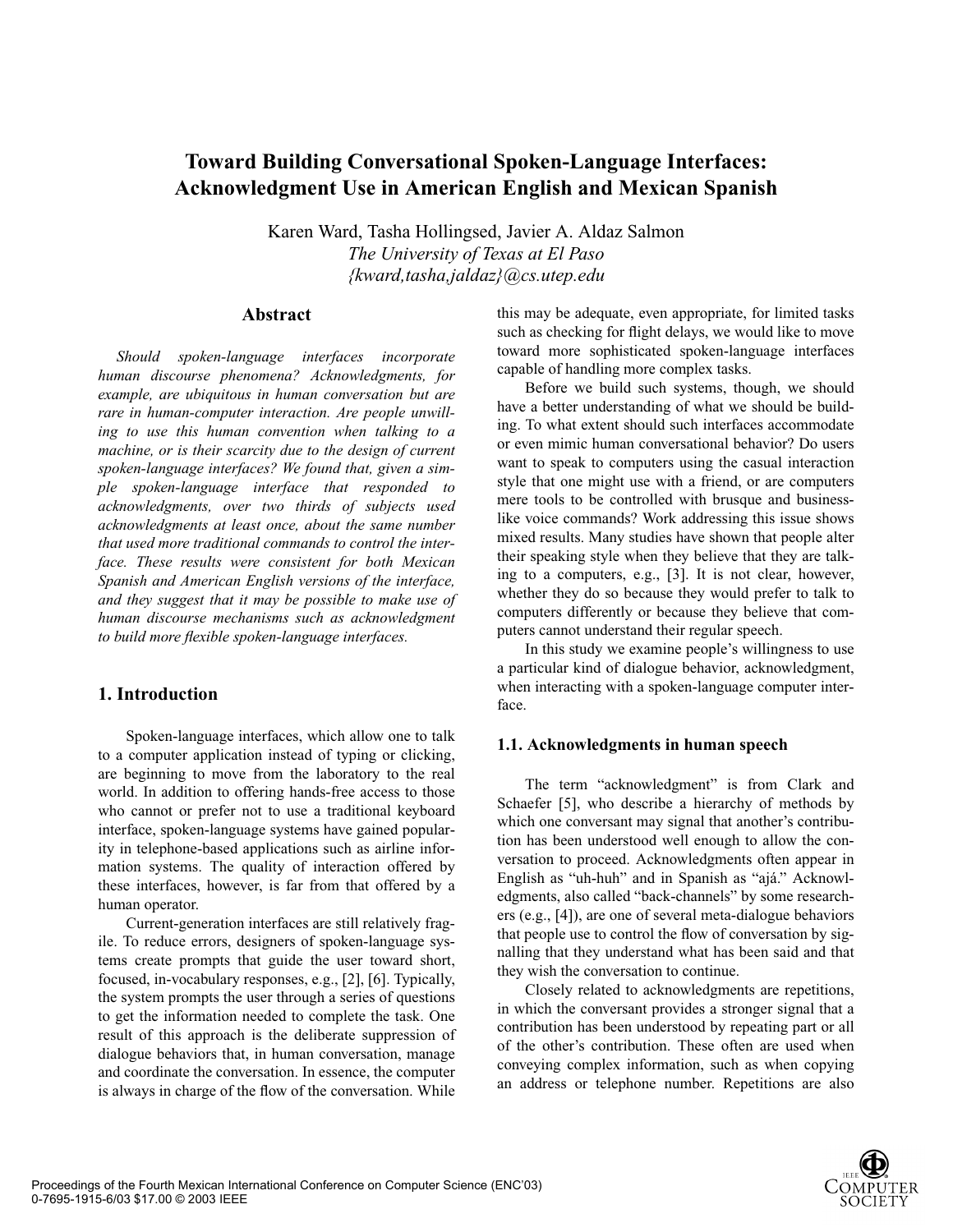termed "paraphrases" [17], "echoing" [15], and "demonstration" [5], and some researchers classify repetition as a type of back-channel [8]. In this paper, repetitions are considered a kind of acknowledgment behavior.

Acknowledgments are ubiquitous in human conversation, though the frequency varies by language and culture [8]. In a corpus of American English problemsolving dialogues, for example, Traum and Heeman [17] found that 51% of turns began with or consisted of an explicit acknowledgment.

#### **1.2. Acknowledgment in spoken-language interfaces**

Meta-dialogue behaviors such as acknowledgment are of interest to the spoken-language interface community because of their role in managing turn-taking: although acknowledgments may preface a new contribution by the same speaker [11], often they occur alone as a single-phrase turn that appears to serve the purpose of explicitly declining an opportunity to take a turn [13]. If acknowledgment behavior is incorporated in spoken-language systems, it may offer a more fluid and adaptable means of controlling turn-taking and pacing in humancomputer interaction.

Although some research systems are beginning to incorporate acknowledgments, e.g., [1], [7], [10], [19], real-world spoken-language interfaces generally don't allow acknowledgments to serve their turn-taking purpose. Turn-taking is completely controlled by one conversant, usually the system. In many systems, the use of barge-in defeats the common interpretation of an acknowledgment: if the user speaks, the system quits speaking and begins interpreting the user utterance. If that utterance was intended to signal that the system should continue, the effect is exactly the opposite of the one the user intended.

Thus, current design practices both discourage and render meaningless the standard uses of acknowledgments. If these impediments were removed, would people choose to use acknowledgments when interacting with a computer interface? Or would they prefer to use commands?

In this study, we confirm and quantify a limited pilot study done in American English using West Coast speakers [18], and we extend the results to Mexican Spanish and American English speakers from the Mexico-USA border region.

# **2. Experiment**

This study is part of a larger investigation of the effects of incorporating more sophisticated models of turn-taking in spoken-language interfaces by both responding to and producing acknowledgments. Before we attempted to compare interfaces with and without acknowledgement behavior, though, we wanted to understand to what extent people are willing to use this sort of dialogue behavior when interacting with a computer.

# **2.1. Approach**

In designing the study, we assumed that it would not immediately occur to subjects that they could use acknowledgments to a computer; as discussed in the Introduction, interfaces that allow for acknowledgment behavior are largely confined to research labs. At the same time, we did not want to explicitly instruct or require subjects to use acknowledgment behavior, as that would tell us nothing about their preferences. We therefore focused on creating a situation in which subjects would have a reason to use acknowledgments, perhaps even gain an advantage from doing so, while still keeping the behavior optional.

As in our pilot study, we focused on a somewhat narrow use of acknowledgments. Conversants are likely to offer acknowledgments and repetitions when complex information is being presented, especially when copying the information. While this is certainly explainable in terms of ensuring understanding, this particular use of acknowledgment may be viewed from a more mechanical standpoint as regulating the pace at which information is presented. This insight suggested to us that a fruitful task might be a one in which the subject is asked to write down verbally-presented information, as when taking messages over the telephone.

# **2.2. Task**

We selected the domain of telephone interface to Email. Subjects were told that the computer system would read E-mail messages to them over the telephone and that their task was to locate and transcribe particular items of information contained in the messages, e.g., "How do you get to the coffee house?" Writing is slow in comparison to speaking, so we anticipated that subjects would require a slower pace of information presentation when they were writing. The messages included both "interesting" information that was to be copied and "uninteresting" information that was not, so that subjects would want to move through the "uninteresting" material more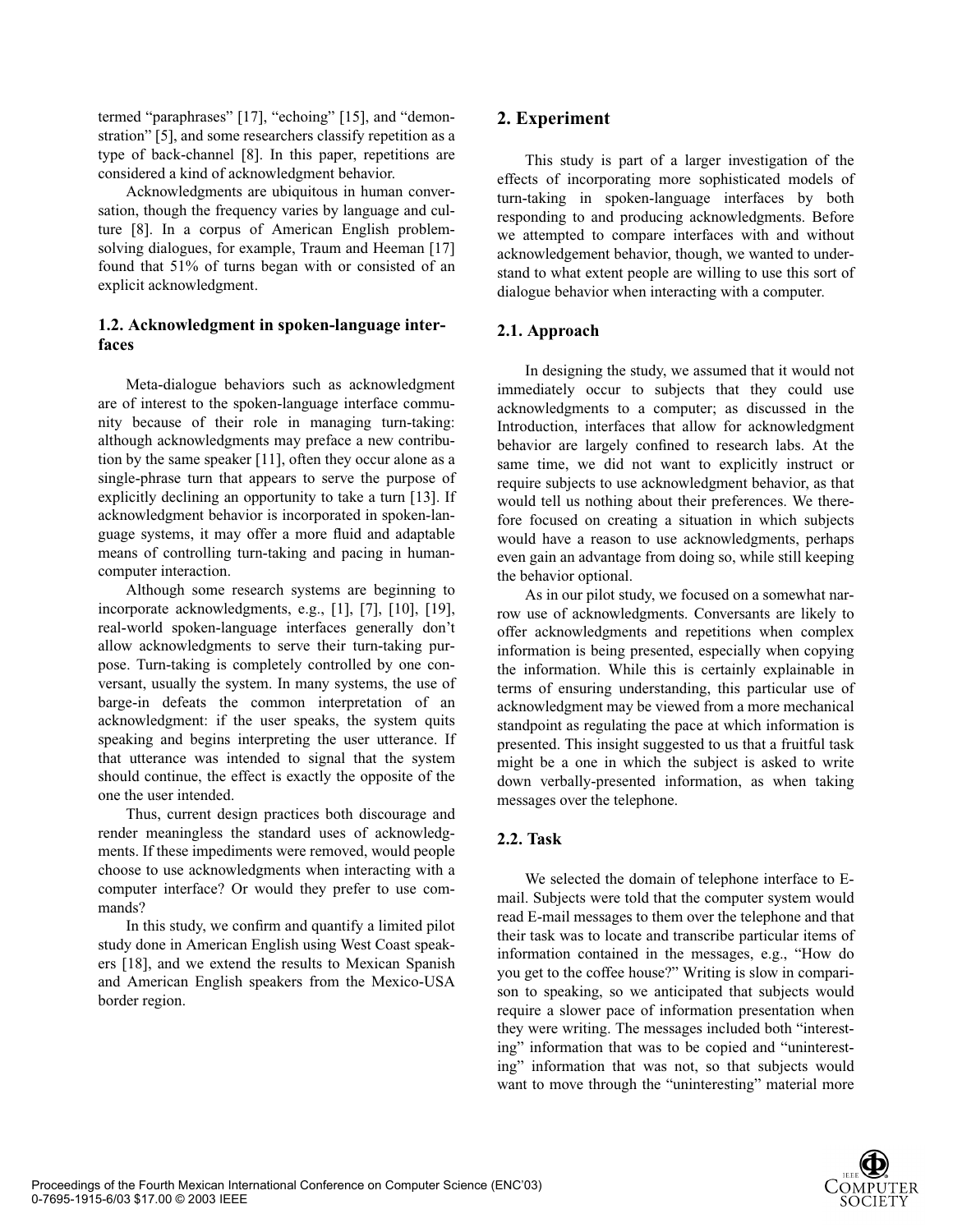quickly. In this way we hoped to motivate subjects to try to control the pace at which information was presented.

The E-mail was presented in segments roughly corresponding to a long phrase (Figure 1). After each segment, the system paused to give the subject time to make notes. If the subject said nothing, the system would continue by presenting the next message segment. Subjects could reduce this delay by acknowledging the contribution, e.g., "okay" or by commanding the system to continue, e.g., "go on" or "continuar." The system signalled the possibility of controlling the delay by asking the subject the question "Are you ready to go on" or "Estas  $listo(a)$  para continuar" after the first pause. This prompting was repeated for every third pause in which the subject said nothing. In this way we hoped to suggest to the subjects that they could control the wait time without explicitly telling them so. Also, we made the tone of the messages deliberately informal to suggest E-mail that students might exchange with friends; we hoped that this style would further license the use of acknowledgment behavior.

On the surface, there is no functional difference in system behavior between a subject's use of a command to move the system onward (e.g., "go on," "next," "continue") and the use of an acknowledgment. In either case, the system responds by presenting the next message segment, and in fact it eventually presents the next segment even if the subject says nothing at all. Thus, the design allows the subject to choose freely between accepting the system's pace, or commanding the system to continue, or acknowledging the presentations in a fashion more typical of human conversation. In this way, we hoped to understand how the subject preferred to interact with the computer.

#### **2.3. Subjects**

Subjects were told that the study's purpose was to assess the understandability and usability of the interface, and that their task was to find the answers to a list of questions. They were given no instructions in the use of the program beyond the information that they were to talk to it using normal, everyday speech.

We tested a total of 40 subjects, balanced for gender and language. Subjects were solicited from the University of Texas at El Paso campus. They ranged in age from 18 to 44 with most being between 20 and 25. Each subject was paid \$10.00 for participating in the study.

Many subjects spoke both Spanish and English, so subjects were assigned to the English or Spanish-language conditions based on their reports of their first language and the language they spoke at home. Most of the Spanish subjects reported growing up in Juarez, Chihuahua or other northern Mexico cities. Most of the English subjects were from the west or southwest regions of the United States.

#### **2.4. Interface**

As mentioned earlier, one difficulty with using acknowledgements in spoken-language interfaces is that current system designs tend to discourage their use, especially when they occur in overlapped speech. We used a Wizard of Oz protocol as a way to allow the system to respond to such utterances and to provide robustness in handling repetitions. A Wizard of Oz protocol is one in which the subject is presented with what purports to be a fully-computerized system; in reality, a human "wizard" working behind the scenes provides at least part of the functionality, typically functioning as a highly robust and accurate speech understanding module. The "wizard" listens to the subject utterance and selects the appropriate system response.

The wizard's interface was constructed using the Rapid Application Developer in the Center for Spoken Language Understanding Toolkit [14]. A simple button panel allowed the wizard to select the appropriate response from the actions supported by the application. The application functionality was deliberately limited to suggest realistic abilities for a current spoken-language interface. The wizard could direct the system to:

- Read a list of all messages.
- Begin reading a particular message.
- Read the next message segment.
- Repeat the current message segment.
- Repeat the previous message segment.
- Ask the subject whether the program should continue reading the current message.
- Ask the subject what to do next.
- End the program.
- Play one of several error and help messages.

The texts of the E-mail messages were presented in segments of varying lengths, with each segment followed by a pause of about five seconds. Preliminary tests showed that the combined response time of the wizard and the interface was between one and two seconds, and that pauses of less than five seconds were not obviously different from the normal pace of system response. Five seconds is a long response time, uncomfortably so for human conversation, so we hoped that this lengthy pause would encourage the subjects to take the initiative in controlling the pace of the interaction.

Synthesized speech from the Festival speech synthesizer [16] was used throughout the interface. The message texts were presented in a synthesized male voice, while the control portions of the interface used a synthe-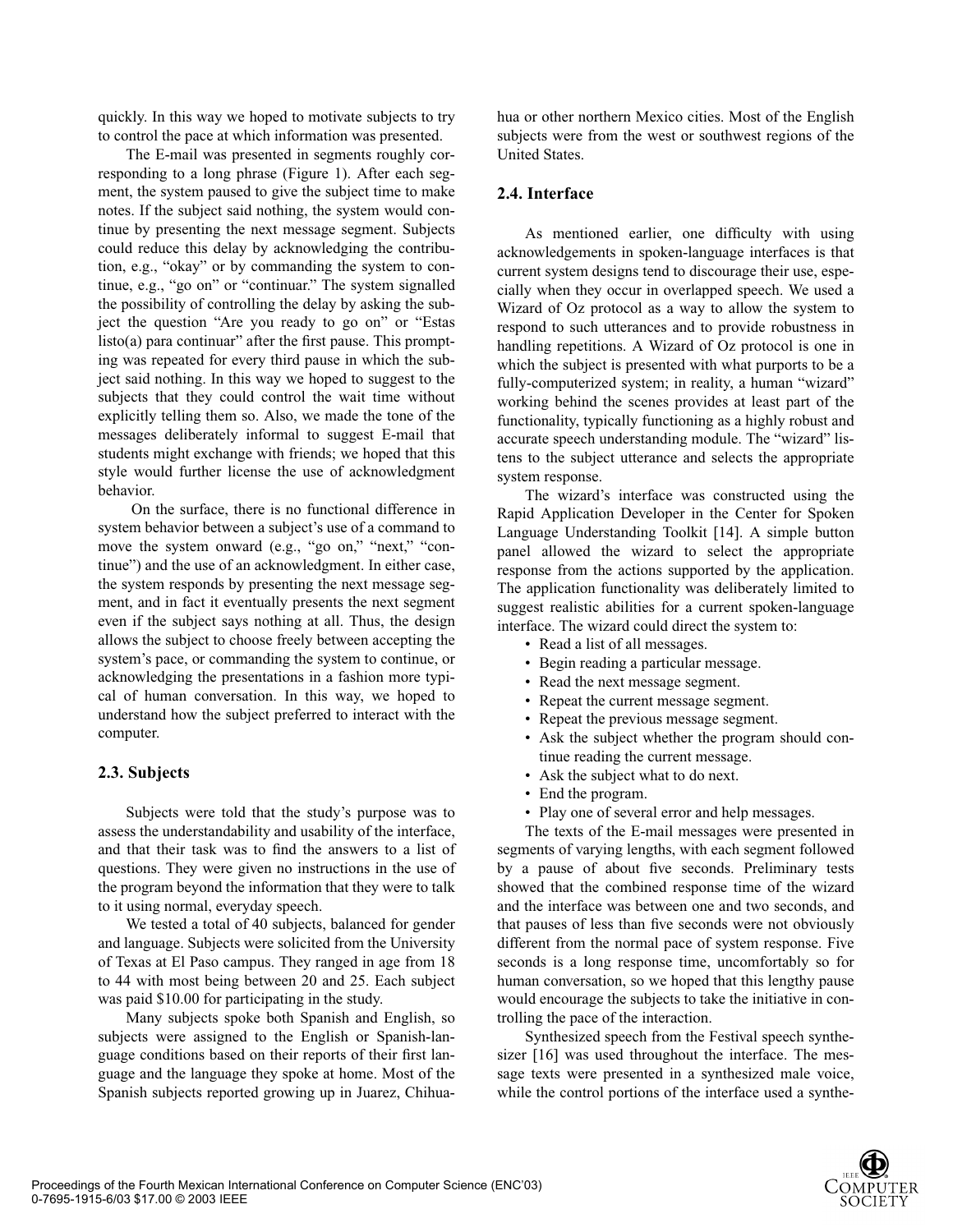- El mensaje numero 5 es de rosario@utep.edu. Sobre juntarse después de clase
- Miguel y yo nos vamos a juntar hoy en la cafetería después de clases
- Si quieres acompañarnos nos vemos en la cafetería, a las 5:00 p.m.
- Las direcciones son
- Saliendo de la escuela, te vas hacia arriba por la Avenida Universidad
- das vuelta a la izquierda en la calle Mesa
- cuentas 5 cuadras
- y das vuelta a la derecha en la calle Cincinnati.
- La cafetería estará a tu derecha
- Esperamos verte ahí
- Message 5 is from rosario@utep.edu about meeting after class
- Mike and I are meeting at the coffeehouse after class today
- If you want to meet us there at 5:30
- The directions coming from school are:
- Go up University Avenue
- Turn left on Mesa
- Go down Mesa for five blocks
- Turn right on Cincinnati
- The coffeehouse will be on the left side.
- Hope to see you there

#### **Figure 1. One of the messages, Spanish and English versions, showing the message segments**

sized female voice. Default pronunciations were used except when the default was incorrect, e.g., in English the word "read" defaulted to the past-tense pronunciation in all contexts. To improve the understandability, voices were slowed slightly to 90% of the default speaking rate.

# **2.5. Measures**

Subjects were able to use one of three strategies in response to the system's pauses: they could wait, making no attempt to control the pacing of the information presentation; they could use commands to control the pacing, or they could use acknowledgments to control the pacing.

In comparing the strategies used by the subjects, the dependent variable was the number of times each strategy was used to control the pacing of the interface. The total number of turns varied between subjects because some subjects listened to each message only once while others went through messages multiple times. We therefore normalized the counts by dividing the number of times each strategy was used by the number of turns where the subject had had an choice of strategies.

The determination as to whether a particular utterance constituted an acknowledgment or a command was based primarily on word choice and dialogue context; this approach is consistent with definitions of acknowledgment, e.g., [4]. For example, "sí" or "yes" in the context of a system inform (presentation of a segment of an E-mail message) was considered an acknowledgment, but in the context of a system question such as "Are you ready to go on?" the same words would be considered an answer to a question. Immediately following a system

inform, the words "yes," "sí," "uh-huh," "ajá," and "okay" or a repetition of part or all of the system inform were considered acknowledgments. Phrases such as "go on," "continue," "next," "continuar," or "siguiente" following an inform were considered commands. The interpretation was confirmed during the post-experiment interview by questioning the subjects about their word choice. Transcriptions and categorizations of the subject utterances were checked by a second person for accuracy.

Some subjects (2 in the Spanish-language condition and 10 in the English-language condition) combined acknowledgments and commands in a single utterance, e.g., "okay, go on." These are not included in the figures reported in Table 1 nor in the analysis because they could not be clearly assigned to any category. Most subjects did this only once (2 subjects in the Spanish-language condition and 5 in the English-language condition), and only one speaker (English) produced as many as five combined-type responses.

# **2.6. Post-Experiment Interview**

A post-experiment debriefing was conducted to gather subject feedback, to explain the true purpose of the experiment, and to answer subjects' questions. This interview was taped and the experimenter took notes. Data from subjects who had realized that they were interacting with a human instead of a completely-automated system were excluded from the study because of the well-verified tendency for people to speak differently when they believe that they are speaking with a human instead of a computer [3].

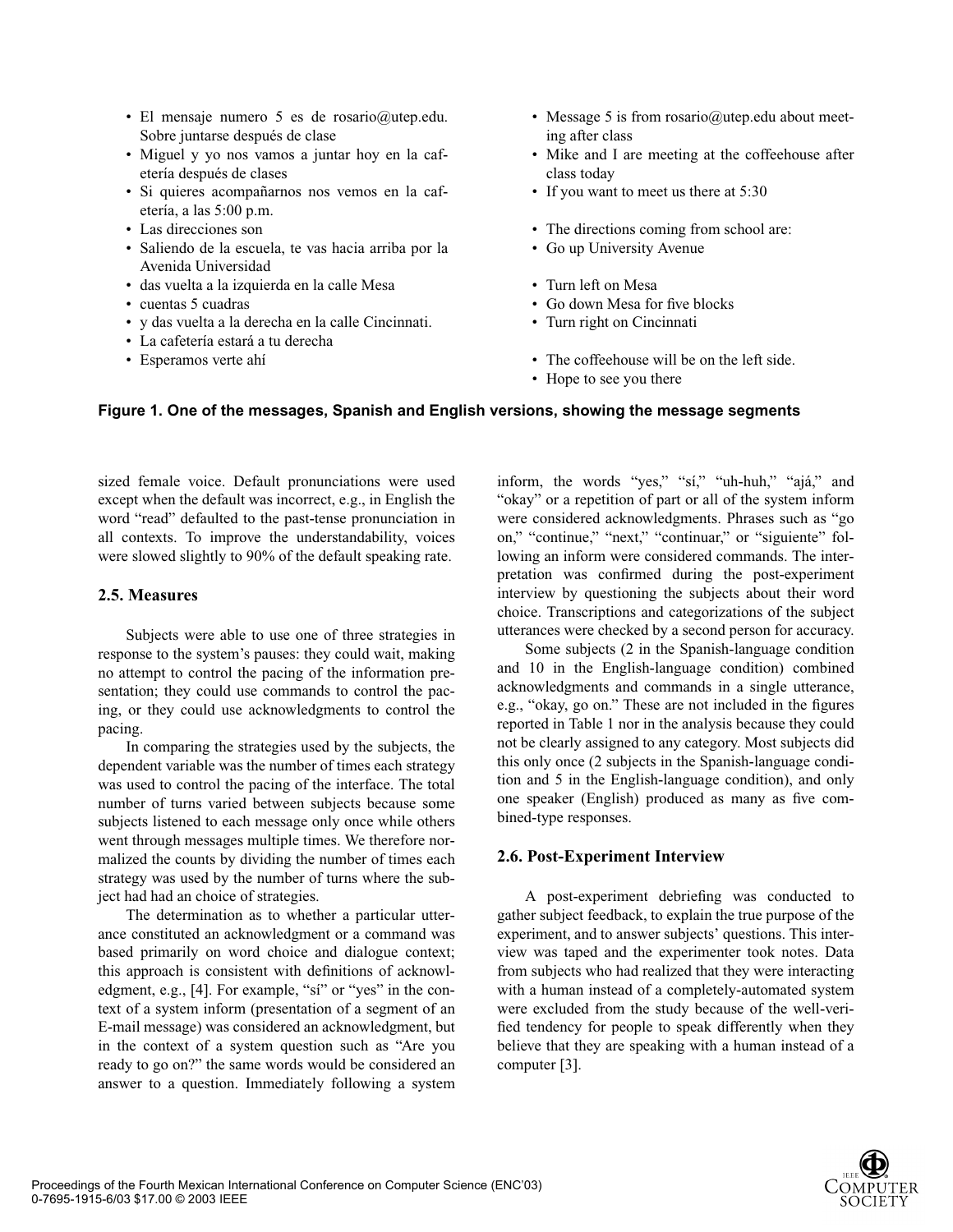# **3. Results**

Three categories of results are discussed in this section: the quantitative results of subjects' choices of strategy in controlling the interface, qualitative results, which include user judgements of the system's usability and self-reports of their attitudes toward the interface, and other dialogue behaviors.

#### **3.1. Quantitative Results**

The main questions to be answered were

- Which strategy will subjects prefer to use to control the pacing of information presentation?
- Will we see a significant difference between users of the English-language interface and those of the Spanish-language interface?
- Will we see a significant difference between male and female speakers?

The most commonly-used strategy was to wait, allowing the interface to pace itself. Over 70% of all subjects used this strategy more frequently than any other strategy. Most of these subjects used at least one command or acknowledgment, but five did not use any strategy other than waiting. Three subjects used only one or two acknowledgments, and they seemed to be unaware that they had done so. Of the 40 subjects, then, 20% did not discover that they were able to control the system pacing (confirmed in the debriefing).

An interface error with 12 subjects in the Englishlanguage condition may have made it harder for those subjects to discover that the pacing could be controlled: the "Are you ready to go on?" prompt played less frequently than it should have. We compared the strategies used by those 12 subjects with the strategies used by the other English-language subjects. There was not a significant difference between strategies used by the two groups  $(p = 0.67,$  two-tailed t-test on the percentage of turns that the subject waited).

Commands and acknowledgments were preferred by only 13% and 15%, respectively, of all subjects. Seventyfive percent of the subjects used a command at least once, and 68% used an acknowledgement at least once. Nine subjects seemed comfortable with both commands and acknowledgments, using at least five examples of each.

When acknowledgments were used, the most common word choice was "okay" (both languages). When commands were used, the most common word choices were "go on" in English, and "continuar" in Spanish.

Comparing strategies between subjects using the Spanish-language interface and the English-language interface, we found a suggestion of a trend that, however,

did not rise to the level of significance:  $p = 0.16$  on a twotailed t-test comparison of the turns that the subject controlled the interface using acknowledgment. Because the sample size is small and may not be normally distributed, we checked the finding using the non-parametric Mann-Whitney *U* test. The *U* value found was 165, which exceeds the critical value of 127. We conclude that the differences are not significant.

The figures in Table 1 suggests a difference between the strategy preferred by female Spanish-language subjects, 90% of whom preferred waiting, and that preferred by female English-language subjects, only 60% of whom preferred waiting. A two-tailed t-test comparison on the percentage turns that the subjects controlled the interface with waiting yielded  $p=0.06$ , suggestive but not significant. The Mann-Whitney *U* value was 29, which exceeds the critical value of 23 and the hypothesis is rejected.

In comparing the strategies of male and female speakers, no significant differences were found.

#### **3.2. Qualitative results**

During the debriefing, we asked subjects to comment on the notion of using acknowledgments instead of commands to control a computer. Most subjects (16 subjects in the Spanish-language conditions, 14 in the Englishlanguage condition, 75% total) reported that they were comfortable with the idea of speaking to a computer as if it were a person. A few subjects (4 Spanish-language and 2 English-language, 15% total) reacted negatively to the idea; one subject termed the notion "weird." Other subjects reported no opinion.

It is interesting to note that subjects' expressed attitudes toward using words like "okay" and "uh-huh" to a computer did not always match their behavior. For example, one of the English-language subjects, a female, reported that she perceived that she had responded to the interface "like a machine," even though she had used relatively few commands (five occurrences of "next") compared to acknowledgments (77 occurrences of "okay" and three occurrences of "mm-hmm"). Another subject, also an English-speaking female, reported that she would "feel stupid having a conversation with one," although she used roughly equal numbers of the command "go on" and the acknowledgment "okay." Two other subjects reported surprise that they had used "okay" and "mmhmm" to the computer.

#### **3.3. Other dialogue behaviors**

As we had seen in our previous study [18], some subjects made use of politeness behaviors such as

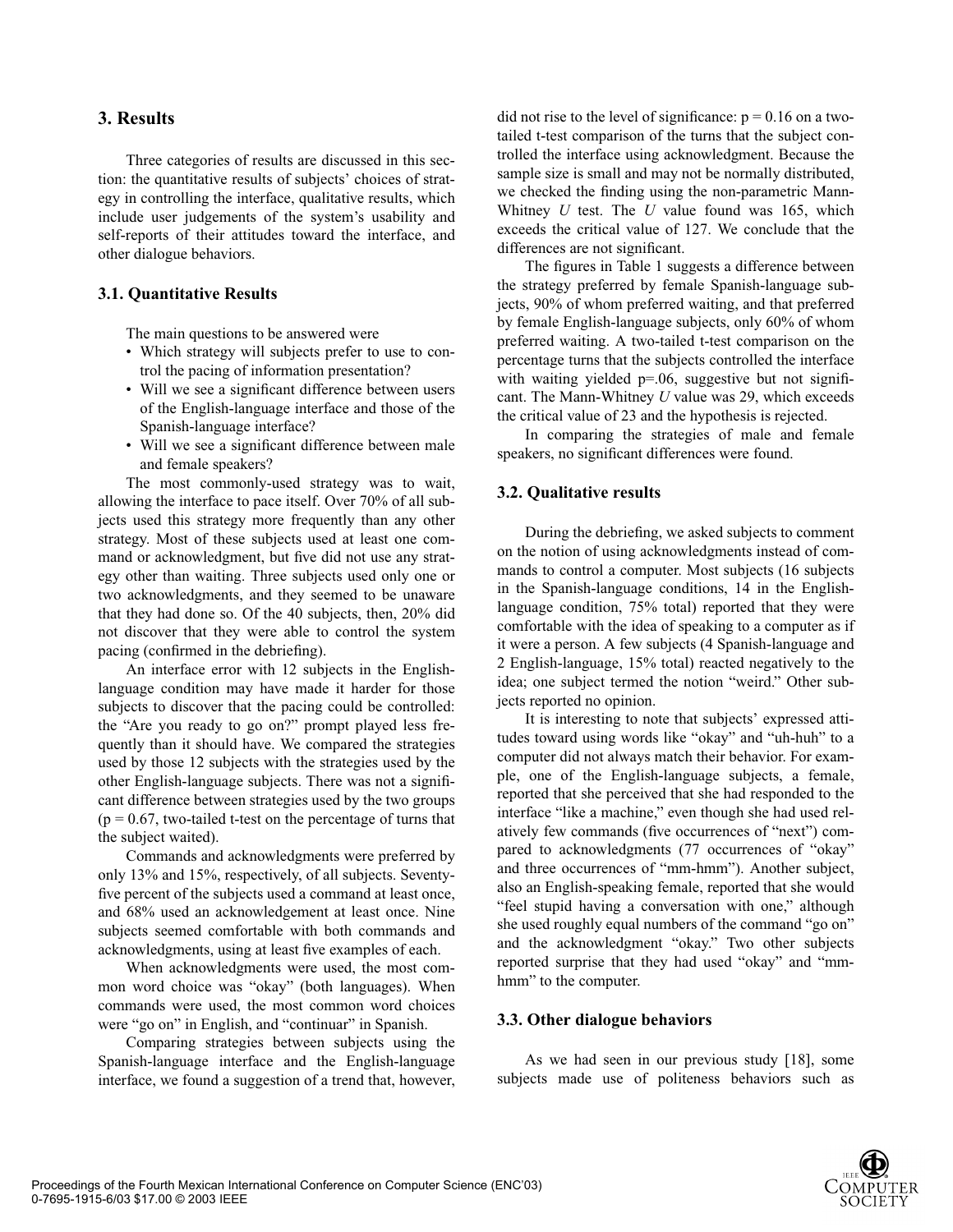| Subjects controlled the<br>interaction using | Spanish                           |                                 | English                 |                                 | Total         |
|----------------------------------------------|-----------------------------------|---------------------------------|-------------------------|---------------------------------|---------------|
|                                              | Female<br>$(10 \text{ subjects})$ | Male<br>$(10 \text{ subjects})$ | Female<br>(10 subjects) | Male<br>$(10 \text{ subjects})$ | (40 subjects) |
| Acknowledgments, e.g., sí, okay              |                                   |                                 |                         |                                 |               |
| Used at least once                           | $6(60\%)$                         | $6(60\%)$                       | $8(80\%)$               | 7(70%)                          | 27(68%)       |
| Used preferentially                          | $\theta$                          | $2(20\%)$                       | $3(30\%)$               | $1(10\%)$                       | 6(15%)        |
| Commands, e.g., go on, continuar             |                                   |                                 |                         |                                 |               |
| Used at least once                           | $8(80\%)$                         | $5(50\%)$                       | $8(80\%)$               | $9(90\%)$                       | 30(75%)       |
| Used preferentially                          | $1(10\%)$                         | $2(20\%)$                       | $1(10\%)$               | $1(10\%)$                       | 5(13%)        |
| Waiting                                      |                                   |                                 |                         |                                 |               |
| Used at least once                           | $10(100\%)$                       | $10(100\%)$                     | $10(100\%)$             | $10(100\%)$                     | $40(100\%)$   |
| Used preferentially                          | $9(90\%)$                         | $6(60\%)$                       | $6(60\%)$               | $8(80\%)$                       | 29(73%)       |

**Table 1. Preferred strategies for controlling the pace of the system presentations**

"please" or "por favor" when issuing commands; we saw this with two males and two females in Spanish and with four females and three males in English. Politeness behaviors did not seem to be strongly associated with a willingness to use acknowledgments, however; only one of the "polite" English-speakers, a female, and one of the "polite" Spanish-speakers, a male, employed acknowledgments in preference to commands or waiting. One male subject used "perdón" to request that the system repeat a message segment; this subject used politeness behaviors more than any other subject (32 occurrences).

One subject, a Spanish-speaking male, played with the system initially. He offered responses like "Siiiiiiiii" (drawn out like a cheer) and "Si, señor," "Si, señorita" to the system voices in an obviously joking manner. During the debriefing he confirmed that he had been playing. In the latter part of his session he became more task-oriented, although he continued to use acknowledgments in preference to commands. In the debriefing, he stated that he would prefer to talk to a computer using such informal behaviors if the computer would understand them.

# **4. Conclusions**

Subjects were provided with three methods for controlling the pace at which information was presented: waiting (accepting the system's slow default pace), or using commands or acknowledgments to move the system forward more rapidly. About 20% of subjects did not discover that they could control the pacing of the system, but many of those that did used acknowledgments as well as commands to control the system.This occurred despite the fact that subjects were given no reason to think that this behavior would be effective: the interface was deliberately limited in functionality, and voice synthesis was used instead of recorded voice to emphasize the artificial nature of the interaction. Furthermore, the interface did not offer acknowledgments to the subjects, and the subjects were given no instructions suggesting that the interface understood such words.

In a pilot study [18], we had found that about half of the subjects offered acknowledgments at least once and nearly 30% used them extensively during the interaction. The subjects in the current study offered acknowledgments at least once at a higher rate (68%), but used them extensively at a lower rate (15%). The pilot study, however, was not balanced for gender and those subjects were from a fairly-uniform linguistic background (American English, from the Pacific Northwest region of the United States). We regard the findings of the current study as being more general.

It is interesting to consider these results in light of those reported by Okato [12]. They describe a Japaneselanguage Wizard of Oz study in which the subjects were given some instruction on using the system and in which the system both presented and accepted back-channel feedback. They found that even when the interface offered back channels, the rate of subject back-channels was somewhat lower in human-computer interaction than in comparable human-human conversation. This makes the fact that our interface elicited acknowledgments without offering them even more encouraging. Clearly, some people are willing to utilize this human conversational strategy in human-computer dialogue.

We believe—and one subject confirmed—that the use of politeness words did not reflect a strong underlying politeness toward the computer so much as a falling back on human conventions when faced with an unfamiliar dialogue situation. This contrasts, however, with the

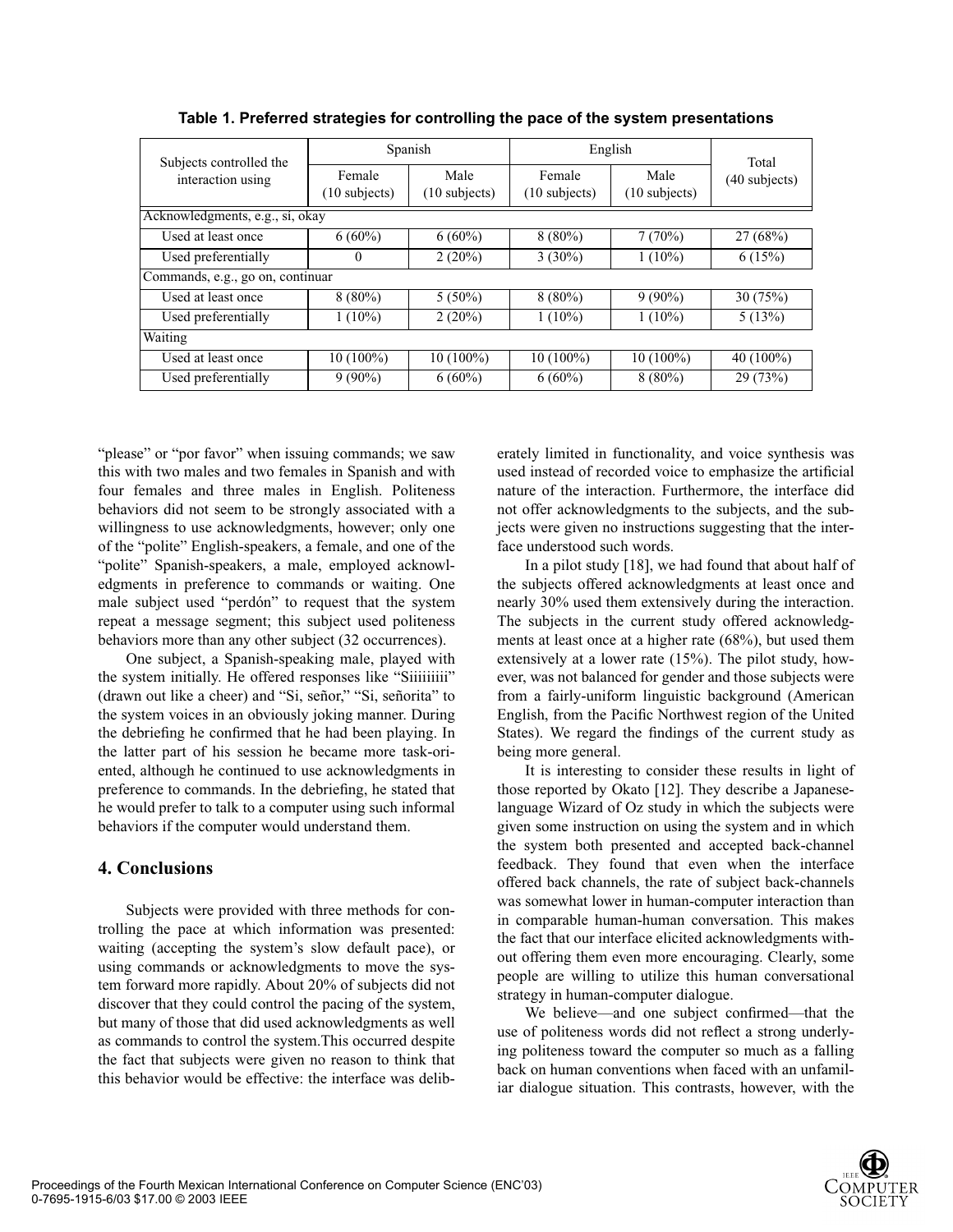findings of Nass [9] that people do offer socially-desirable behavior to computers. Perhaps one of the Englishlanguage subjects expressed this ambivalence well when she said "I guess when you like a machine you'll treat it more like a person, but when you don't like it you'll just treat it as a machine."

Would a more human-like system voice increase the incidence of acknowledgment behavior? Many subjects (11 in the English-language condition, 9 in the Spanish) thought that it would. We are continuing the study using recorded human voices in place of the synthesized voices with the hypothesis that we will see a higher rate of acknowledgment behavior.

A minority of subjects (10%) expressed reservations about using human-like conversational interaction with a computer. This suggests that some users, at least, would prefer to interact with computers as machines and tools instead of as "people." An attempt to make interfaces too "human-like" may backfire with some users. We plan to probe this issue further in future work.

Our larger goal is to compare the usefulness and user acceptability of spoken language dialogue interfaces that employ meta-dialogue control mechanisms such as acknowledgments. We hypothesize that such interfaces will offer a more fluid and "human-like" interaction that will improve the usability of spoken-language interfaces.

#### **Acknowledgments**

This work was partially supported by a gift from Microsoft Corporation and by the National Science Foundation's Model Institutions for Excellence Initiative EEC 9550502. The authors thank the anonymous reviewers for their helpful suggestions for improving this paper, and thank Christian Servin, Tyler Smith and Pauline Williamson for their assistance with the study.

# **References**

[1] G. Aist, "Expanding a Time-Sensitive Conversational Architecture for Turn-Taking to Handle Content-Driven Interruption," in *Proceedings of ICSLP 98 Fifth International Conference on Spoken Language Processing*, 1998 pp. 413-417.

[2] S. Basson, S. Springer, C. Fong, H. Leung, E. Man, M. Olson, J. Pitrelli, R. Singh, and S. Wong, "User Participation and Compliance in Speech Automated Telecommunications Applications," in *Proceedings of ICSLP 96 Fourth International Conference on Spoken Language Processing*, 1996, pp. 1676- 1679.

[3] S.E. Brennan, "Conversation With and Through Computers," *User Modeling and User- Adapted Interaction*, 1991, 1:67- 86.

[4] J. Chu-Carroll and M.K. Brown, "Tracking Initiative in Collaborative Dialogue Interactions," in *Proceedings of the 35th Annual Meeting of the Association for Computational Linguistics*, 1997, pp. 262-270.

[5] H.H. Clark and E.F. Schaefer, "Contributing to Discourse," *Cognitive Science*, 1989, 13:259-294.

[6] R.A. Cole, D.G. Novick, P.J.E. Vermeulen, S. Sutton, M. Fanty, L.F.A. Wessels, J.H. de Villiers, J. Schalkwyk, B. Hansen and D. Burnett, "Experiments with a Spoken Dialogue System for Taking the U.S. Census," *Speech Communication*s, Vol. 23, 1997.

[7] T. Iwase and N. Ward, "Pacing Spoken Directions to Suit the Listener," in *Proceedings of ICSLP 98 Fifth International Conference on Spoken Language Processing*, 1998, Vol. 4, pp. 1203-1207.

[8] B. Heinz, "Backchannel responses: a strategic responses in blingual speakers' conversations," *Journal of Pragmatics*, 2003, Vol. 35, pp. 1113-1142.

[9] C. Nass, Y. Moon, and P. Carney, "Are Respondents Polite to Computers? Social Desirability and Direct Responses to Computers," *Journal of Applied Social Psychology*, 1999, 29:5, pp. 1093-1110.

[10] H. Noguchi and Y. Den, "Prosody- Based Detection of the Context of Backchannel Responses," in *Proceedings of ICSLP 98 Fifth International Conference on Spoken Language Processing*, 1998, Vol. 2, pp. 487-490.

[11] D.G. Novick and S. Sutton, "An Empirical Model of Acknowledgment for Spoken-Language Systems," in *Proceedings of the 32nd Annual Meeting of the Association for Computational Linguistics*, 1994, pp. 96-101.

[12] Y. Okato, K. Kato, M. Yamamoto and S. Itahashi, "System-User Interaction and Response Strategy in Spoken Dialogue System," in *Proceedings of ICSLP 98 Fifth International Conference on Spoken Language Processing*, 1998, Vol. 2, pp. 495- 498.

[13] H. Sacks, E. Schegloff and G. Jefferson, "A Simplest Systematics for the Organization of Turn-Taking in Conversation," *Language*, 1974, 50:696-735.

[14] S. Sutton, R. Cole, J. de Villiers, J. Schalkwyk, P. Vermeulen, M. Macon, Y. Yan, E.Kaiser, B. Rundle, K. Shobaki, P. Hosom, A. Kain, J. Wouters, D. Massaro and M. Cohen,"Universal Speech Tools: the CSLU Toolkit," in *Proceedings of the International Conference on Spoken Language Processing*, 1998, pp. 3221-3224.